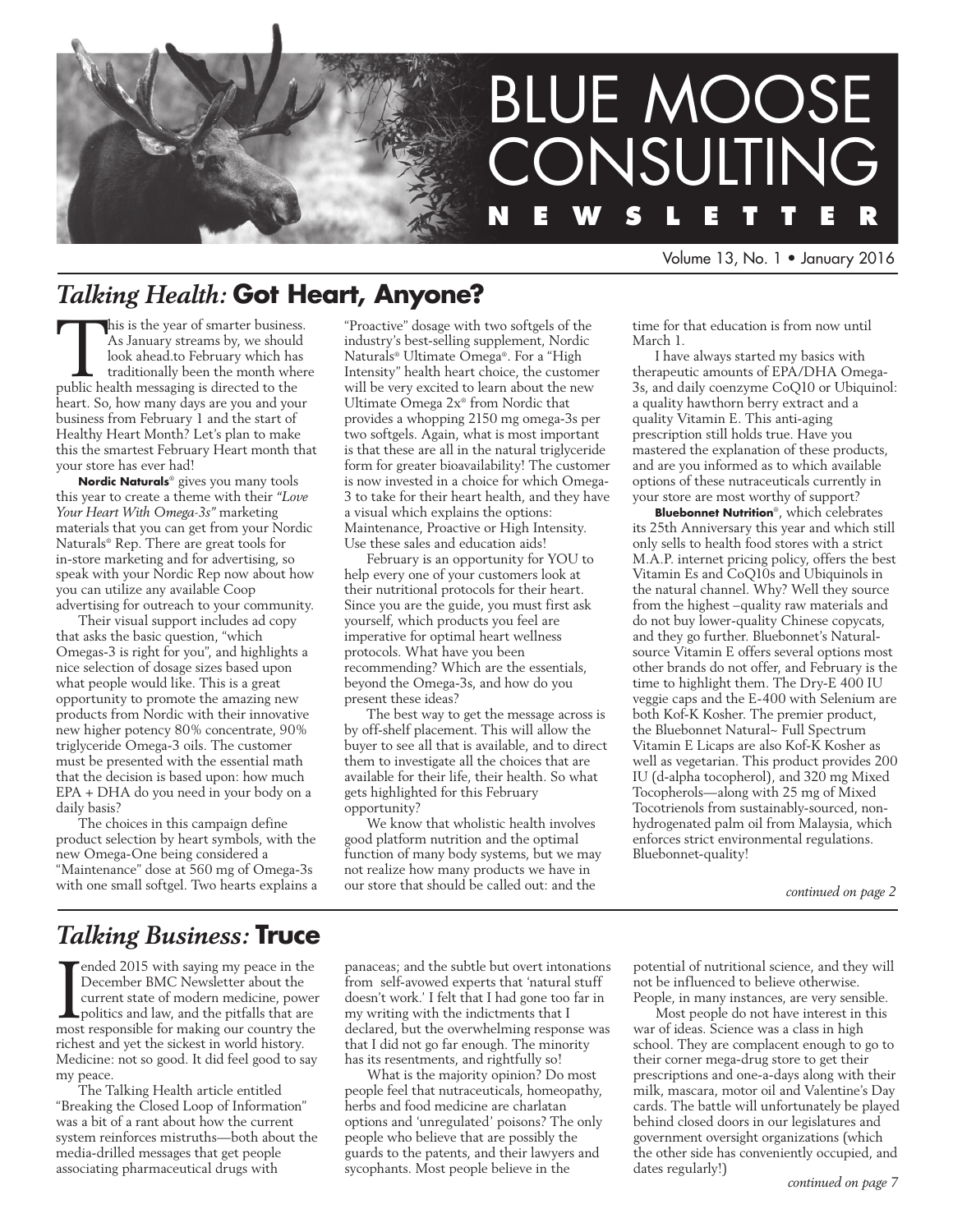# **Got Heart, Anyone?**

Everyone needs Vitamin E, and its function for optimal function of the endogenous antioxidant CoQ10 makes it imperative. Basic heart health demands Vitamin E. Bluebonnet's best seller (#616- 50 caps; and #618 - 100 caps) is their 400 IU Mixed Tocopherol softgels. Differentiation? Highest-quality available, and sold only in health food stores. Sell this, and the probability of recurring sales for your store is unsurpassed.

I am also a huge fan of upselling the health seeker to the Bluebonnet. *Heart Antioxidant Formula* veggie capsules which appropriately complements many Multiple Vitamins while providing Vitamin D, Hawthorn Berry Extract, L-Carnitine, Taurine, CoQ10; extracts of Garlic, Cayenne, Green Tea Leaf, Gugulipid, Tomato (lycopene) and Ginger. Here is a way to get quality-source valuable bits of all these nutrients available to the body with the convenience of an easy to swallow antioxidant formula! Heart Antioxidant Formulas (sold only in health food stores): isn't this the month to make this product known?

CoQ10 is the nutrient that I think everyone should take every day (how about you?) Again, Bluebonnet offers a wide selection of both CoQ10- and Ubiquinols. HAVE YOU NOTICED that all Bluebonnet's CoQ10 family are NON-GMO Project-certified? Have you noticed that their selection is all vegetarian, with vegetarian softgels and vegetarian capsule choices? There is no other Manufacturer that has met these standards, and again, Bluebonnet buys all these raw materials from Kaneka, the industry leader of this heart-essential nutrient! [Kaneka branded materials, Ubiquinol™ and Kaneka CoQ10® as noted on their bottle labels. www.kanekanutrients. com]

Bluebonnet has changed the market by offering these products in vegetarian softgels, and the buyer is absolutely responding. This is a simple product choice game-changer: and customers who find the option will return to your store: as Bluebonnet has kept their sales model focused on the true natural foods store. The many stores that now have a full shelf of Bluebonnet's CoQ10s—as buyers have decided not to play the cheap price game and have instead decided to promote the best quality from store loyal Manufacturers—are noting that their sales are not only steady, but that they are growing!

To hawthorn and arjuna in a moment. The biggest new product for heart health just hit the market in 2015. With **Essential Formulas**® *Reg'Activ*™ probiotic whole food formulas, we now can add an affordable, bioavailable glutathione to the mix of nutrients that can transform heart function at a cellular level. Every store that wants to offer the best in heart-healthy nutrients needs to have this *Reg'Activ™ Cardio* 

### *continued from page 1* **Best Products of the Year: 2015**

### **BMC Represents 2 of the Top 10 Products of 2015**

"For the eighth year in a row, Vitamin Retailer (VR) reached out to its retailer readership and asked them what they thought about 2015's new products. Retailers were asked to comment on their favorite products that made their debut into the market in late 2014 through 2015.

VR editors reviewed the retailers' suggested list and, focusing on the ingredients, customer needs and response, compiled a list of the top 10 new products of 2015"

http://vitaminretailer.com/vitamin-retailers-best-new-products-of-2015/ www.vrmmedia.com/

### **Super Earth Organic VeggieProtein**

This unique blend of four powerful plant proteins collectively delivers a balance of all nine essential amino acids similar to high-quality animal protein. In addition, it has been certified USDA Organic, providing 18 g of protein from complementary plant sources with inherent essential amino acids, fiber + omega-3, -6, -9s, plus a host of naturally occurring minerals for complete and balanced nutrition. According to Bluebonnet, Super Earth Organic VeggieProtein can provide the qualities of animal protein like whey and casein with all of the dietary benefits important to vegetarians and vegans. VeggieProtein comes in a one-pound canister in four flavors that have been naturally sweetened with stevia (Natural Vanilla, Vanilla Chai, Chocolate, Chocolate Mocha).

#### **Reg'Activ Immune & Vitality**

Essential Formulas' (EFI) Reg'Activ Immune & Vitality, contains the glutathione-boosting probiotic Lactobacillus fermentum ME-3, which helps boost glutathione levels and generate powerful antioxidant support for the cardiovascular system, and condition-specific ingredients for synergistic health-promoting benefits, according to the company. Reg'Activ Immune & Vitality provides consumers with a revolutionary probiotic blend of ME-3 plus KP08 that supports immune system health and provides a core energy boost.

*Wellness*™ formula on the Healthy Heart section.

This is a paradigm-changing probiotic that produces a cardio health antioxidant\* that we did not have available through supplementation until now! Reg´Activ Cardio Wellness™\* contains the revolutionary probiotic strain Lactobacillus fermentum ME-3. Studied for over 20 years, ME-3 has been found to support healthy glutathione levels in the cardiovascular system.\* Glutathione is the body's "Master Antioxidant." It is used by every cell in the human body, and it's absolutely vital for heart health. In the cardiovascular system, glutathione affects how the body processes LDL cholesterol in a healthy fashion. Glutathione's effects ultimately support the health of the endothelium (vascular lining).\*

Reg´Activ Cardio Wellness™\* pairs this powerhouse probiotic strain with additional, more familiar heart health nutrients: B vitamins, including Pantethine (B5)—which helps maintain healthy cholesterol levels already in the normal range\* and Coenzyme Q10 (active form, Ubiquinol)—which supports healthy energy production in heart muscle tissue\* A unique functional probiotic anchoring your heart structure-function set! Got heart, anyone?

There is a simple mission that the "natural health industry" gets that seems to be off the radar screen of the mainstream allopathic medical community, and that is that when it comes to optimal heart health (and the markers of that misdiagnosed cellular albatross cholesterol and even C-Reactive Protein), it is all about reducing (actually optimizing) fat oxidation. It is all about stopping, as it were, rancid cholesterol. If we can get the consumer not to be mesmerized by a conversation on high LDL, which is something they have learned to parrot- and to think more about optimal cellular health through diet, rest, exercise, proper nutrition and affordable supplementation—then we can settle the heart into proper rhythms, aided by proper

circulation and the cellular signaling that governs best immune system function!

Glutathione can probably do more to assist the body in the prevention of cellular oxidation than anything that the marketplace or research will ever present. Glutathione is the master cellular antioxidant that is where it all begins. When doctors start to understand that there is a natural probiotic that can not only provide the body with a way to synthesize glutathione, but that can also extract available glutathione molecules from the surrounding area in the gut, and that can recycle oxidized glutathione back into its active state for more action,\* Lactobacillus fermentum ME-3 has been shown to provide these three pathways for glutathione support. They have to be onboard. There is always a reason to increase glutathione levels in the body, and the heart is probably the organ that will flourish with actual glutathione supplementation.

Looks like it is another time that the doctors will be catching up with us! Our industry does not need a co-pay and a referral: we offer pathways for overall health in one spot: the natural food store.

Bring back in the Omega-3s to the logic of this protocol, with their ability to promote healthy cellular signaling and to relax blood vessels and relax airways and improve circulation, and the question becomes how can you make it attractive for everyone to be taking a superior, high EPA.DHA, natural triglyceride form Omega-3 supplement and a bioavailable (and body supportive) l-Glutathione? The inspiring news is that optimal glutathione levels in the body will assist those functions that optimal Omega-3 levels is also known to do: supports normal vision and brain health, and immunity.

In the February BMC newsletter, we will add information on the best herbals to highlight for February sales. We all know that our herbal section is best represented with the industry's best and best-selling: **Herb Pharm**® [*Hawthorn Blend, Heart* 

*continued on page 6*

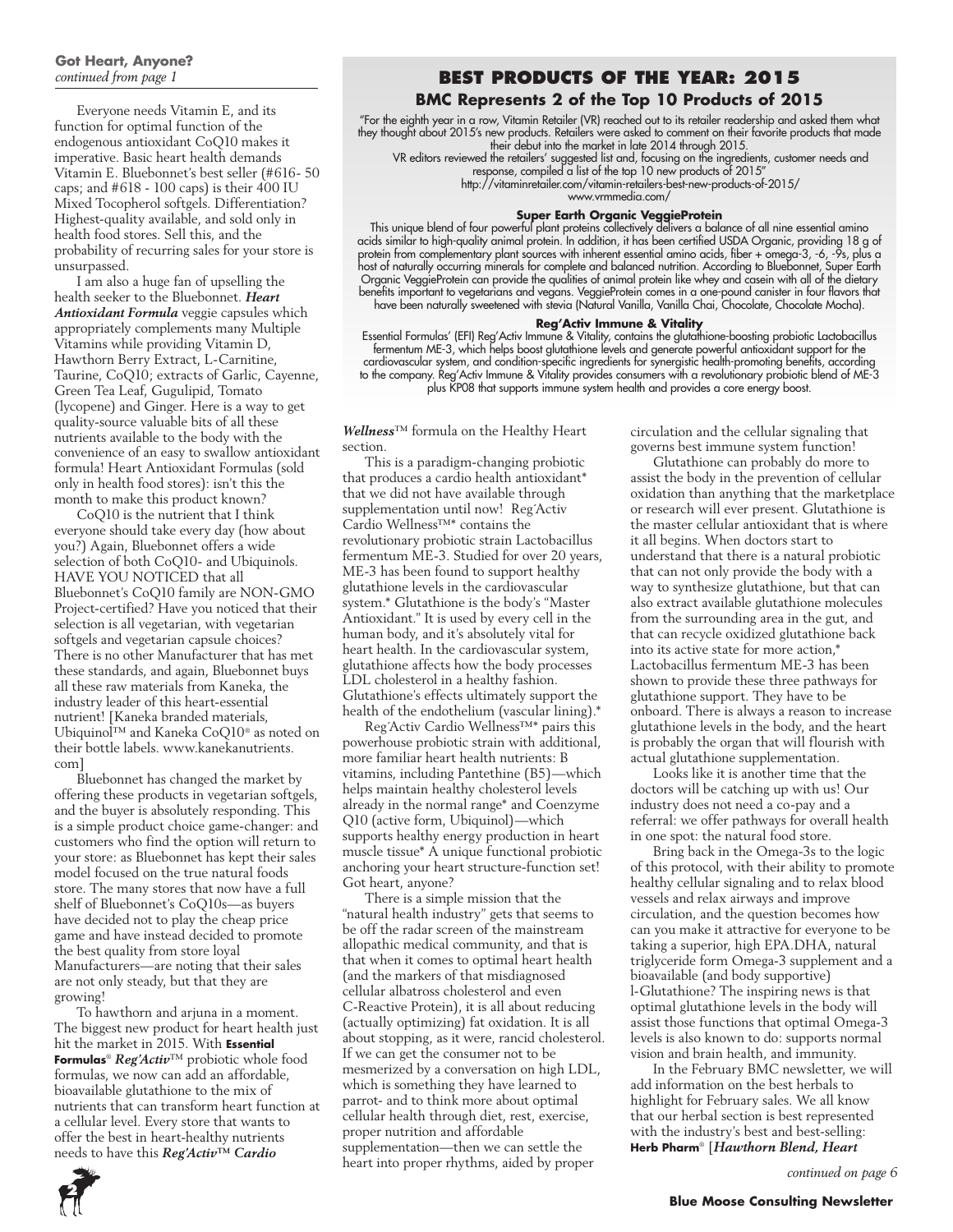

#### **Immune Season Promotion till January 31, 2016 The community is getting hit now: a perfect time to buy BIG 15 best sellers** • Black Elderberry liquid extract • Echinacea liquid extract\* • Virattack™ • Black Elderberry Glycerite • Echinacea Glycerite\* • Echinacea Goldenseal Compound: a legendary formula, a classic • Immune Defense™ • Golden Echinacea™ extract\* • Oregano Spirits™\* • Goldenseal Echinacea™ Glycerite\* • Olive Leaf liquid extract\* • Soothing Throat Spray™ • Super Echinacea liquid extract\* • Super Echinacea veggie caps\* • Umckaloabo liquid extract\* ~~~~~~~~~~~~~~~~~~~~~~~~ Promo Buy-in terms: : **Level 1: 25% OFF on 1-35 units Level 2: 30% OFF on 36+ units** reorders: same discount structure ~ MUST mention deal when placing each order or have your Rep sign you up for this Quarter's Promo **Formulas:** ~ Echinacea Goldenseal Compound - Echinacea root^, Goldenseal rhizome & roots^, Osha root^, Spilanthes flowering herb^, Yerba Santa leaf, Horseradish root^, Ginger Root^, Black Elderberry^, Yarrow flower^, Wild Indigo root<br>Mo**othing Throat Spray™** -Echinacea root\*, Propolis, Hyssop leaf & flower ~, Sage ~ leaf^, St. John's Wort flowering tops ~ **Virattack™** ~ Lomatium root, St. John's Wort flower & bud, Echinacea root\*, Olive leaf\*, Lemon Balm leaf & flower\* \* Certified Organically Grown ~~~~~~~~~~~~~~~~~~~~~~~~ **DON'T MISS THIS SUPER BOGO deal:** [no other discounts apply] • Milk Thistle veggie caps BOGO packs code: KMILKBOGO whsl: \$11.00 MSRP \$22.00: high actives w/o harsh chemicals!

Not represented by BMC in NJ Not represented by BMC in NJ, SC ~ Saw Palmetto veggie softgels BOGO packs code: KSAWBOGO whsl: \$10.50 MSRP \$21.00: high actives w/o harsh chemicals! **Buy one at regular cost, get one FREE! While supplies last!!!** *Treat Yourself to Better Health™ America's #1 selling Liquid Herbal Extracts*

# INEWTON Lics

**Nurturing Naturally Since 1987** 

### **Homeopathy Works**

2015 Better Nutrition Best of Supplements Award Winner Sciatica ~ Nerve Care

Available in 1 oz. liquid, 2 oz. liquid, pellets: all in glass containers

**Product Notes:** 

Build your homeopathic arsenal for Cold/Flu/Immune Season OTC remedies that work.

Newton OTC Adult Complexes: Flu Care, Sick Stopper, Cold~Sinus, Fever~Infection, Cough~Asthma, Throat Care, Cold Sores, Complementary Complex, Natural Response. **Newton OTC for Kids:** Sniffles, Asthma Rescue~Cough, Fever~Infection, Tummy Upset. Newton OTC for Pets: Cough~Asthma, Fever~Infection, Energy~Vitality.<br>~~~~~~~~~~~~~~~~~~~~~~~~

### **January Promotions 20% OFF select OTC formulas**

• Liquid or Pellet complexes listed below^ (Qty 4+ per SKU)\* • shelf tags announcing the sale included with your order

• Prime+ (N212) • Throat Care (N025)

• Kids Sniffles (F003) • Pet Bowel~Digestive care (P014)

^ may not be combined with other discounts *Prime+* for symptoms associated with aging such as impaired memory, loss of vitality, general weakness + dry, wrinkled skin.(N212)<br>*Throat Care for symptoms associated with throat conditions such as dryness, irritation,* 

inflammation, pain + hoarseness. (N025) *Kids Sniffles* for symptoms such as congestion, runny nose, post-nasal drip, sinus

pressure and irritated throat. (F003)

*Pet Bowel~Digestive* care Formulated for digestive health + for associated symptoms such as weak digestion, nausea, burning, bloating, gas, cramping and pressure. (P014). **Liquid Inactive Ingredients:** USP Purified water; USP Gluten-free, non-GMO, organic cane alcohol 20%. Pellet Inactive Ingredients: Gluten-free, non-GMO, organic beetderived sucrose (lactose free) pellets.

Not represented by BMC in NC, SC NEWTON Complexes for Adults are specially-formulated combination homeopathic remedies for a wide variety of self-limiting conditions. All remedies are safe for use by people and pets of any age.



### **Happy 25th Anniversary Bluebonnet Nutrition**

**STILL** sold to health food stores only. **STILL** with a firm M.A,P. Policy. **STILL** using only the highest quality raw materials: no short-cuts or cheaper options *Moving into the 25th year as the highest-quality, innovative company with Supplements in the natural channel, that they are clearly loyal to!*

#### **Launching in January:**

• Super Earth® Organic Wheatgrass powders 5.6 oz. canister • Super Earth® Organic Wheatgrass powders 11.2 oz • sustainably-harvested • Non-GMO Project verified • 100% USDA Organic

• Vegan/Kosher-certified • Hypoallergenic: Gluten-free, Soy-free, Dairy-free • no added sugars, colors, flavors, fillers or fortified nutrients

### **Product NEWS:**

### **New Items**

 $\bullet$  Clarinol® CLA 60 softgels + 90 softgels. CLA is an essential fatty acid, a derivative of linoleic acid. Clarinol® CLA is clinically-researched from natural, non-GMO safflower oil verified to be biologically active:

Clarinol: Freedom to Shape Your Figure *Product rename:* Diet-Chrome Care® providing CitriMax Garcinia®, L-Carnitine + Chromium Picolinate will soon be shipping as

Skinny Garcinia™ two sizes: 60 + 90 veggie caps available as a sale item with the Hot Seller Counter Displays year-round Coming soon so find shelf space: new item discounts apply *Ask your Bluebonnet Rep for launch dates*

• Super Earth® Rainforest Animalz® Probiotic wafers • EarthSweet® Chewable Melatonin tablets:  $1 \text{ mg} + 3 \text{ mg} + 5 \text{ mg}$ 

You should be receiving a Thank You box from Bluebonnet in the mail Look for many new products in the 1st Quarter of 2016

Vitamin Retailer® "retailer choice"^: Top 10 Products of the Year 2015 **Super Earth**® **Organic VeggieProtein**

^http://vitaminretailer.com/vitamin-retailers-best-new-products-of-2015/ Bluebonnet: The Most Certified Supplement Brand



*Thanks to popular demand, your support for Vets can go even further* **Help us raise (more) funds for 1 additional scholarship** 

\* Omega-3s to Veterans \* Omega-3s to their Service Dogs **January 2016 Promotion: PAWS AND STRIPES 25% OFF mix & match units of 6 ea. from sale items** Helping Dogs, Helping Heroes. BUY ONE BOTTLE, HELP TWO HEROES

Your Purchase helps rebuild Lives – Two at a time! Buy-in dates: through- January 31

**Featured Products: all bottle sizes of:**

• Ultimate Omega® • Omega-3 • Complete Omega™ • EPA • EPA Xtra™ • DHA • DHA Xtra™ • Vitamin C Gummies

• Vitamin D3 Gummies • Pet Cod Liver Oil • Omega-3 Pet™

www.pawsandstripes.org/#!get-involved/cfvg • www.pawsandstripes.org/#!faq/cj3j www.pawsandstripes.org/#!who-we-are/cee5 • www.pawsandstripes.org/#!our-team/cjg9 ~~~~~~~~~~~~~~~~~~~~~~~~~~~~~~~~~~

**NORDIC NATURALS**® **NEW PRODUCTS:** (new placement deals apply) **Nordic Naturals**® **unveils the Next Generation Fish Oils** Powerful Oil delivers 80% Omega-3s, 90% Triglycerides!! *Bigger, Better Stronger!!!*

- **4 products with this revolutionary new oil^** • Ultimate Omega® 2x, 60 ct #2150 \*1125 EPA/875 DHA
- Postnatal Omega-3 60 ct #1758 \* 586 EPA/456 DHA/ 1000 IU D3

• Omega One 30 ct #2103 \*293 EPA/228 DHA/500 IU D3 per softgel

• Prenatal DHA – strawberry 90s #1753 best-seller now in natural strawberry flavor **new too^**

NSF-Certified for Sport® Products (black bottle) www.nsfsport.com/ • Nordic CoQ10 Ubiquinol Sport 60 ct #1501 • Nordic Probiotic Sport 60 ct. #1673

^ {new item discounts apply} \* per 2 capsules *THE BEST-SELLING Omega LDL is back in stock: get re-stocked now* #01860 Nordic Omega LDL \$17.97/ MSRP: \$29.95

**PRICE INCREASE in JANUARY 2016** Ask your Nordic Naturals Rep for the 2016 Price Lists, now available. Price increases on the Cod Liver Oil products and Nordic Berries. REMINDER: These new 2016 Price Lists reflect the price increase effective January 1st, as well as the addition of the new

Vitamin C Gummies 120ct #30161 Nordic Vitamin C Gummies, 120 ct 7 68990 30161 2 \$13.17/MSRP \$21.95

Not represented by BMC in NJ, SC & parts of PA & NC *Committed to Delivering The World's Safest, Most Effective Omega Oils™*

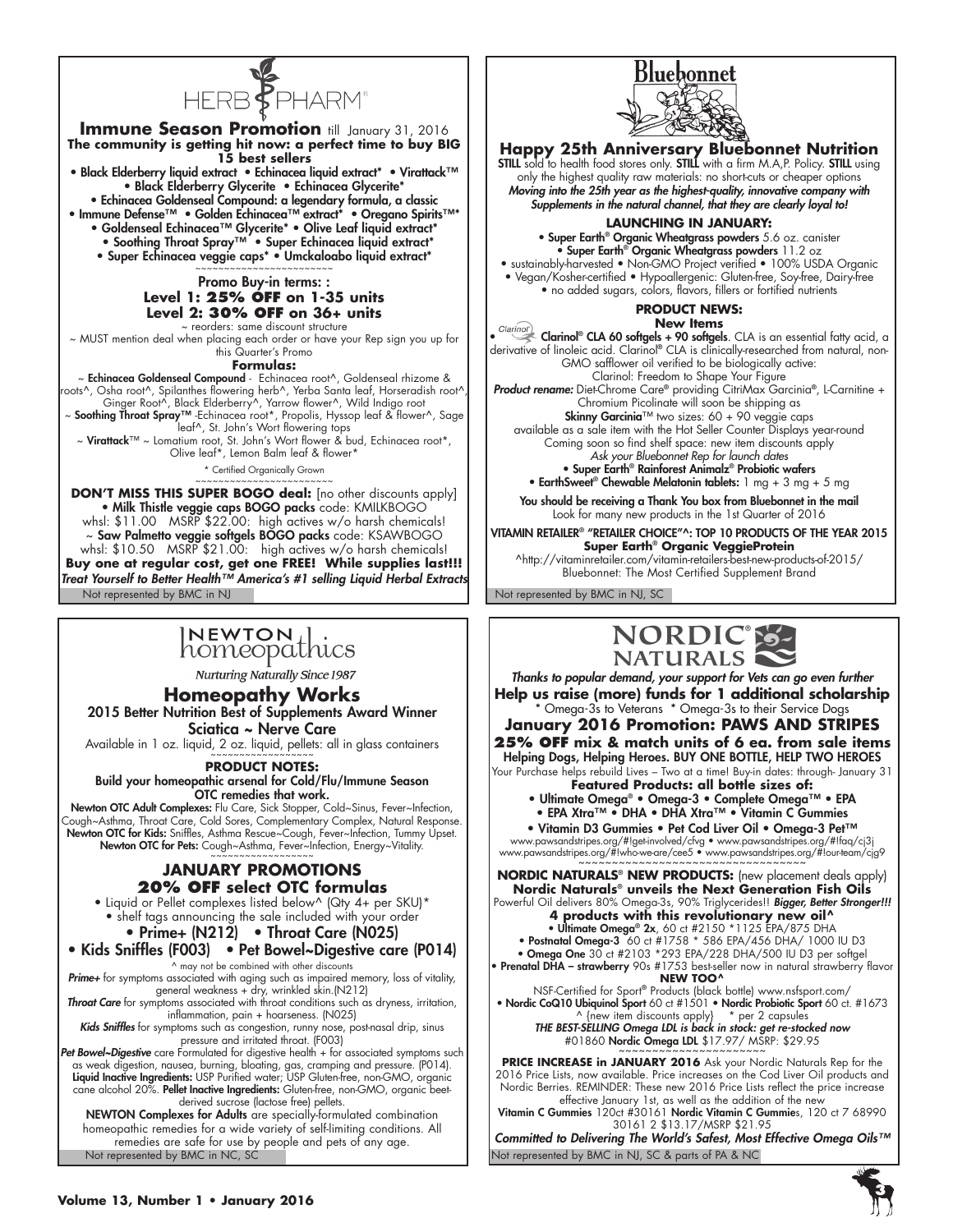

### **New Year's Resolution reJUVOnation**

- **Encourage whole foods**
- **Make available Organic raw food**

### **• Support enzyme-rich nutrition daily**

Juvo was started as part of a health therapy by Dr. James Hwang, internationally-known oncologist in 1992. Today, JUVO is a trusted source of Organic raw food meals. JUVO is sold in healthfood stores, with a M.A.P policy to protect pricing, and delivers the most delicious, broad spectrum meal replacement on the market today.

Raw food meal replacement that helps in weight loss programs + immune system enhancement.

*ReJUVOnate Yourself!*



**Aloe Life January Promos^** Holiday Health for Family & Friends 15% OFF 12 minimum mix & match **20% OFF** 24 minimum mix & match

- Stomach PLUS 16 oz.
- Stomach PLUS 32 oz.
- Detox PLUS 16 oz.
- Detox Plus 32 oz.

• Herbal Aloe Ear Wash 1 oz.

**Support 2016 Health NOW.** *The Aloe Life PLUS-formulas are powerful therapy ~ Stomach Plus Formula* works fast to soothe and calm digestive upset, occasional indigestion, bloating, nausea and gas. *~ Detox Plus Formula* Whole Leaf Aloe & Herbs is a "3 products in 1" - supporting; digestion, detoxification and renewal. More effective than other Detox formula due to the

concentration of the quality WL Aloe, + the 10 Herbal Extracts [not diluted with water].

Delicious lemon-lime herbal taste.

Remember: NEW PRODUCT ~ Perfect for traveling.

### Aloe Life™ Personal Care Travel Pack

^ discounts should be requested when placing orders. ^ not to be combined with other discounts. ^ does not include 1 oz. topicals

*Whole Leaf Aloe Vera Juice Products*



![](_page_3_Picture_23.jpeg)

### **For all the hair that needs to be cared for and managed in 2016**

**The Hair Doc Company** the oldest + largest Hair, Body & Skin Care line in the natural channel

We at The Hair Doc Company would like to Thank You for your support of Hair, Body, and Skin Care Brushes and Accessories. We will continue to bring you the finest quality from the U.S.A., Italy, Germany, Mexico and Asia for you to present to your customers. Again, Thank You for making The Hair Doc Company products a part of your business.

*The Hair Doc Company: makers of The Green Brush® by Bass Brushes® Finest Quality Hair, Body & Skin Care Products since 1979*

![](_page_3_Picture_28.jpeg)

### **• Pure & Simple**

**Specialty Lip balms**  36 pieces Eco Lips GOLD w/Baobab unflavored Eco Lips Hemp w/hemp seed oil vanilla Medicinal w/tea tree **Bee Free**  vegan, fair trade lip balms Lemon-Lime 36 ct Lemon Lime 24 ct Superfruit 24 ct Sweet Mint 24 ct<br>Unscented unflavo unflavored **Pure & Simple** *100% edible organic 4 choices: 48 pieces, great prices!! kids love 'em too!!!* • Coconut • Grape • Kiwi Strawberry • Assorted (16 of each) ^off-invoice direct orders only *The Best Lip Balm for the World*

![](_page_3_Picture_32.jpeg)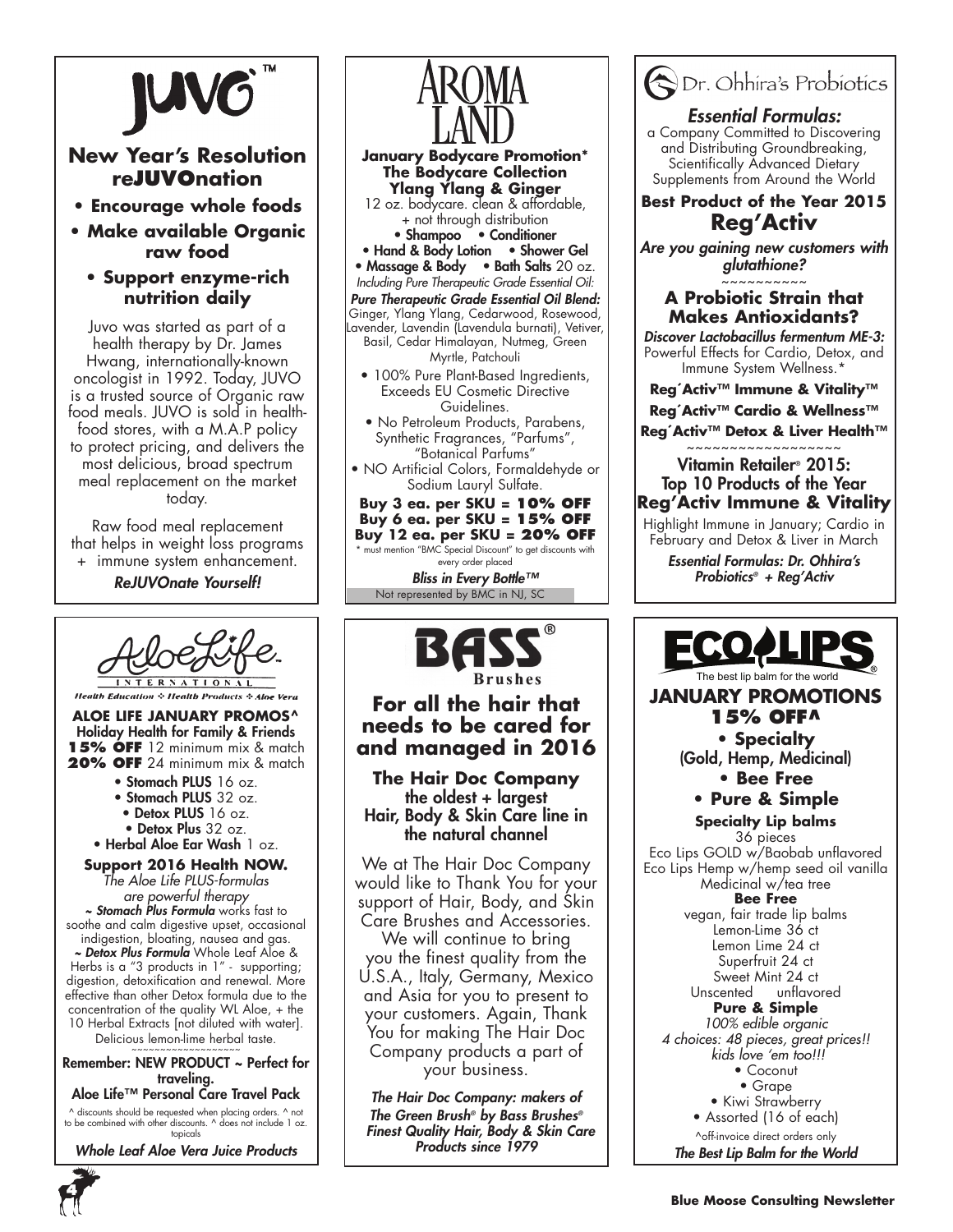![](_page_4_Picture_0.jpeg)

### *January Promotions* **15% off VEGAN LIP BALMS** 24 unit displays • Açaí Berry • Cinnamon & Cupuacu • Strawberry & Buriti • Chocolate • Chocolate & Mint \* Vegan certified. No animal ingredients or animal testing \* Made with fair trade certified cacao butter \* Packaging made with 40% recycled content Antioxidant rich, acai oil bursting with flavonoids + omega 9 fatty acids \* Petroleum + paraben free **Surya promotes sustainably sourced Amazonia fruits** *Acai* - an inch-long, reddish-purple fruit, from the acai palm tree, similar in appearance to a grape *Cupuacu* - .a melon-sized fruit with a creamy white pulp from northern Brazil's Amazon Rainforest. Related to cacao, it is rich in antioxidants, including 9 flavonoids, polyphenols + theacrines. *Buriti* - The pulp from the fruit of this moriche palm yields a golden orange oil extremely rich in essential fatty acids and carotenoids, including beta-carotene. *Detoxify Your Beauty* **MushroomScience**® À MushroomScience<sup>.</sup> Reishi **GO REISHI Think Lungs, Immunity Energy, Liver Function** *Immortality* Reishi Super Strength extract ~ 90 veggie capsules ~ Reishi Gano 161® 4% triterpenes ~ 400 mg hot water extract 12% polysaccharides ~ Certified Organic\* **January Promotion 4 ea. = 10% OFF 8 ea. = 15% OFF**  *Setting the standard for quality in medicinal mushrooms since 1994!*

**SUI** 

![](_page_4_Picture_2.jpeg)

**START THE YEAR RIGHT Liver Health, Mind Health, Better Weight**

- LiverCare<sup>®</sup> 90 + 180 veg caps
- Garcinia  $60 + 120$  veg caps • MindCare<sup>®</sup> 60 + 120 veg caps

**January Promotion Parameters 15% OFF wholesale:** buy 1-2 items on sale. Must purchase 3 pieces of any 1 item to qualify **20% OFF wholesale:** buy all 4 items items on sale. Must purchase 3 pieces of each item to qualify

~ for Independent retail store accounts only ~ must mention Promo when ordering

*LiverCare*® Protein Creation is a Major Function of the Liver. Non-GMO Project verified. *MindCare*® Non-GMO Project verified. Mental Alertness + Memory in the Overactive, Multi-Tasking Mind

#### ~~~~~~~~~~~~~~~~~~~ **SUPER 2016 SUPERFRUIT SALE ALL GARCINIA 50% OFF**

Garcinia Non-GMO Project verified. Gluten Free USDA-certified Organic

~ Magnesium Stearate and Synthetic Additive Free ~ contains 65% HCA (hydroxycitric acid)

supports long-term weight control as a part of a regular diet + exercise lifestyle

ASK YOUR HIMALAYA REP for the 2016 Himalaya Promo Calendar for Independent Health food stores

> *Himalaya Herbal HealthCare®: 86 years providing natural health*

![](_page_4_Picture_15.jpeg)

**Happy New Year…Resolutions January LINE DRIVE 20% OFF**

\$300 minimum \* Free shipping is at \$200

Oxylent's Independent Promotional Calendar is a great way to boost sales + increase brand awareness while receiving deeper discounts! Pair your promotions, from the months you've chosen, with the month's assigned theme to even further promote Oxylent. Contact your Oxylent Sales Rep for more information on our Coop Opportunities

- **30-ct packets:** *versatile for use every day*
- Sparkling Berries Sparking Mandarin
- Sparkling Blackberry Pomegranate • Variety Pack: 3 flavors above 30 ct.
- Prenatal Oxylent Sparkling Cranberry Raspberry

• Children's Oxylent Bubby Berry Punch 30 ct 0.15 oz packets

**CANISTERS 6.3 oz. net wt.**

• Sparkling Mandarin canister • Sparkling Blackberry Pomegranate canister **Best-selling Sport Oxylent**

Sport Oxylent, Blueberry Burst canister 7.5 oz/ Sport Oxylent, Blueberry Burst 15 stick packets  $0.25$  oz

**7 ct box starter packs**

\* Sparkling Berries \* Sparkling Mandarin \* Sparkling Blackberry/Pomegranate  **9 count Counter Top Display (nine 7-paks)**

*DRINKOXYLENTBREATHELIFE™*

**Immune HEALTH BASICS** CLINICALLY PROVEN IMMUNE SUPPORT

**WELLMUNE WGP®**

*gets more popular every year*

### **Immune Health Basics:**

~ October 2015 *Better Nutrition* magazine.

Editors #1 as top favorite cold & flu supplement

~ *Delicious Living* magazine 2013 "Best Immune Product".

*STOCK UP + introduce the entire line*

### **January Promotion**

Order totals after discount:

**10% OFF orders totaling \$250**

**15% OFF orders totaling \$500**

**20% OFF orders totaling \$1000**

**www.wellmune.com**

![](_page_4_Picture_44.jpeg)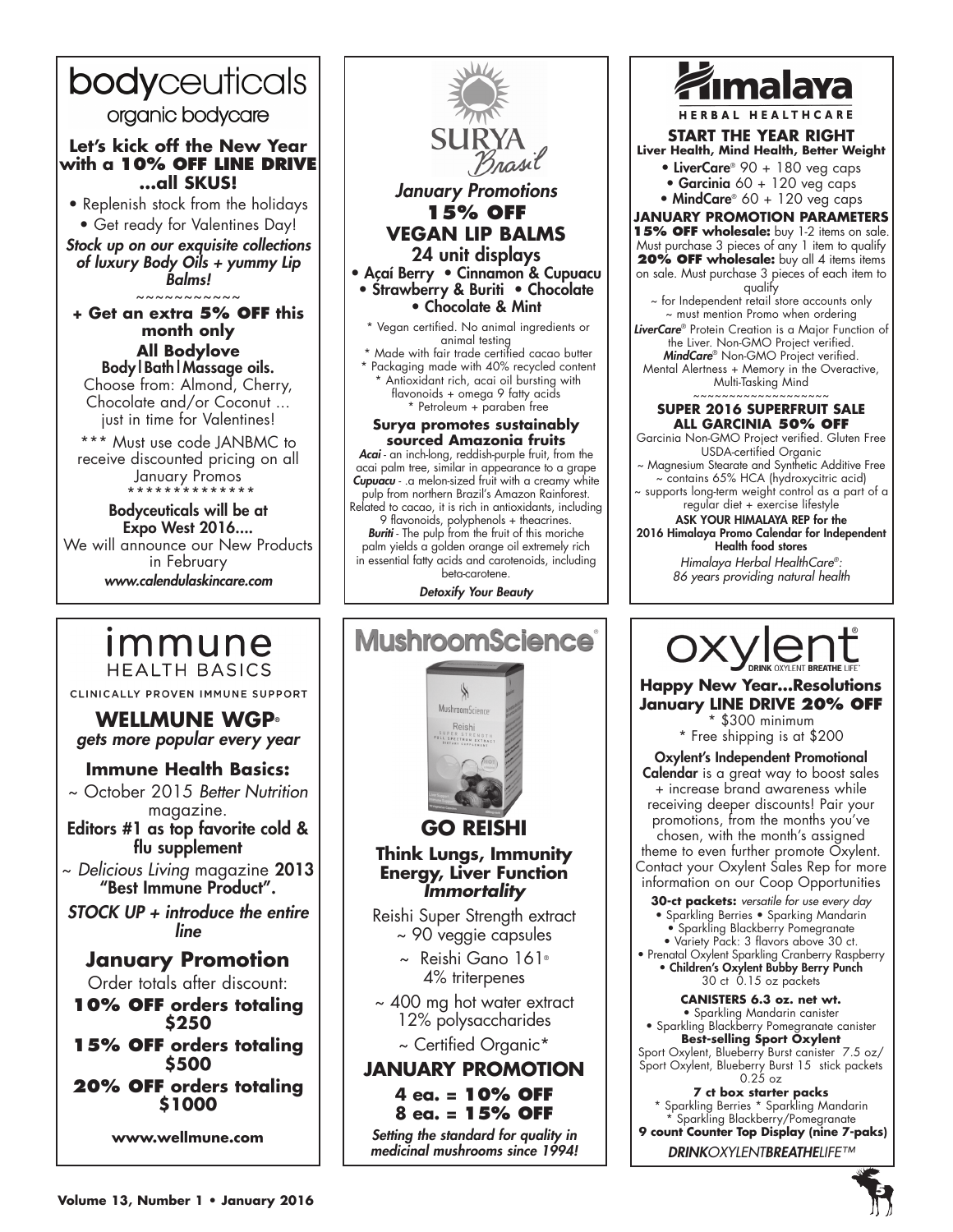#### **Got Heart, Anyone?** *continued from page 2*

*Health™, Stress Manager*™]; **Himalaya Herbal HealthCare**® [H*eartCare®, LeanCare®, Guggul, Bitter Melon, Arjuna, Holy Basil* and *Turmeric*]; and **Bluebonnet Nutrition**®, for the best source of Europeanstandardized herbs [Hawthorn. Cayenne, Garlic, and Olive Leaf]. But if there is one formula that should be hand-in-glove to delivering best-health to any protocol for the heart, it is Himalaya Herbal HealthCare's best-selling *StressCare*®

Heart health: well, after we get past the cellular essentials, we have to look at the other causes and they center around the mind and stress Yes, wholistic medicine demands that we consider the health of the mind, our body's ability to handle stress. I would consider a Healthy Heart endcap incomplete if it did not have Himalaya's *MindCare*® and *StressCare*®.

StressCare® is safe, it can work quickly, and it has the added benefit with its adaptogenic formula anchored by Chyvanprash to be the daily anti-aging herbal that pleases everyone. StressCare® is broad-spectrum because it also delvers Energy and Adrenal support: that makes it appealing even to people who are too daft to fathom that they may have developing heart problems. (actually, our caffeine, stimulantcrazed society is self-destructing more in its obsession to push false-energy gasoline against the kindling of body-crumbling stress

![](_page_5_Picture_4.jpeg)

*www.BluePlanetEyewear.com*

**6**

than anyone cares to consider!). StressCare® was built to show that it relieves feeling of fatigue, frustration, mood swings, occasional anxiety and sleeplessness.

StressCare® is built as an overall tonic formula that treats wholistically: it is the perfect bookend to antioxidants and good fats for foundational heart support. StressCare® addresses: cardio-health; the stress response system; the key body systems: nervous system, endocrine system, digestive and urinary systems: carbohydrate metabolism and detoxification. Remember the great resource that you have available with your "2-minute Trainer" What is important to remember that StressCare® is

ideal for all types of stress, including recovery from periods of duress and physical exertion. Hard exercise programs?

These tools are essential for anyone who comes into your store who has a heart. These tools are more essential for the aging heart. These tools have the added benefit of increasing vitality, improved abilities to think clearly and better body system function. Who has the heart to keep these wonderful tools away from the wonderful people who come to the store for health. Got heart anyone? ❂

\* These statements have not been evaluated by the Food & Drug Administration. This product is not intended to diagnose, treat, cure or prevent any disease..

### **We Are Health Food People Celebrating 25 Years: Bluebonnet Nutrition + The Barrows Family**

![](_page_5_Picture_12.jpeg)

It all starts with Mr. + Mrs. Barrows. They raised three good sons. Bluebonnet Nutrition® enters its 25th year in 2015, and the natural foods movement that has grown into the "natural channel" is much better from their leadership and involvement. Bluebonnet has risen to represent "the best" of any USP-manufacturer that this industry has ever known: they have consistently set the standard and raised the bar.

With Bluebonnet's new Price List, which demarcates items that are identified as Non-GMO and that are in the pipeline of being certified, a full 72% of their line can be proven Non-GMO Certified. And that number will be going up. Bluebonnet is one of the few Kof-K Kosher-certified Manufacturers of USP-nutrients, and they are the largest—with their selection growing with every raw material suppliers they find who can provide

superior quality product. Bluebonnet is cGMP-certified with NSF-designations, and they also have NSF-Certified for Sport® registration due to their equipment and testing capabilities. Bluebonnet is State-of-the-Art! In 2016, Bluebonnet Nutrition® has done more to accredit their quality and sourcing than any company has ever accomplished before. Indeed, unequivocally, Bluebonnet is now the most certified supplement-company in America (and maybe the world!)

Gary Barrows, the youngest son, was the visionary who started the line, convincing his parents and brothers to literally "mortgage the (grandparent's) farm" and pool their entire life savings to start this company. Judicious business guided by CFO-Mom Joyce Barrows has all debts covered. That family spirit still resonates with how they run everything today.

Why do I admire Bluebonnet? Because they are the only company that I have ever encountered in this natural channel that has lowered their prices, and they have done it with a significant percentage of their line 4-5 times in the last few years: when purchase power increases, it is an opportunity to help the consumer to get better health at a better value. I like them because they pay their suppliers on time, and run an enterprise that allows for fair prices up and down the supply chain, and are good to their employees (and brokers), and all the people they do business with.

Bluebonnet has been doing everything the way we would want a company to perform since they launched this line, named after the State flower of Texas. Again, I identify Bluebonnet President Gary Barrows as the gatekeeper of the relentless pursuit of the best raw materials possible. Bluebonnet has contracts with global suppliers saying they will receive no product from China—among other things, it is about the environment and 'how' things are made. They stick with the best producers, and they only buy materials from the best. No buying-cheaper-raw-materials for the multiple vitamin to have it meet a market price. As such, Bluebonnet Nutrition® makes the best Multis in the market: all sold only in health food stores.

We say that we want to support "the good guys." Bluebonnet is literally more than doing everything right. Since I started working with Bluebonnet, Mr. + Mrs. Barrows have missed less workdays than anyone who has every worked for Blue Moose Consulting. Dedication. The boys have great role models. As I learned how to create a company and support our regional health food stores, it was oldest son—Bob Barrows—who became my mentor and one of my best friends: because he is one of the nicest people I have ever met, (and fun too!).

Bluebonnet is one of the few Manufacturers where you can go to a trade show and there will always be a Barrows there to meet with you. I have heard many people complain that the industry has become flush with people who do not have the ethos of those pioneers and heroes that made the industry and work diligently to keep it on track. Bluebonnet represents all that is good about manufacture: and it would make sense that the retailer reciprocated with loyalty to Bluebonnet, as they have shown unwavering loyalty to the independent retailer for these past 25 years,

Superior product: Bluebonnet. Honest labels, Bluebonnet. Best finished product at fair prices: well made with the best ingredients: Bluebonnet. Family-owned business committed to the natural products movement, including a strong and transparent green initiative: Bluebonnet. The vanguard of M.A.P.-pricing: Bluebonnet. Certified in every manner that is currently possible: only Bluebonnet Nutrition.

For all these reasons, retailers who want to offer their customers the best, want to uphold the highest standards, want to support a company who will not abandon them; are committed to growing Bluebonnet in their stores.

The family that owns and guides Bluebonnet is not brash and loud: instead they have quietly and consistently shown leadership in making modern nutrition the best that it can be. In a marketplace where money speaks the loudest sometimes, Bluebonnet has built a company that is the model of integrity for 25 years. Happy Anniversary Bluebonnet Nutrition! We love you!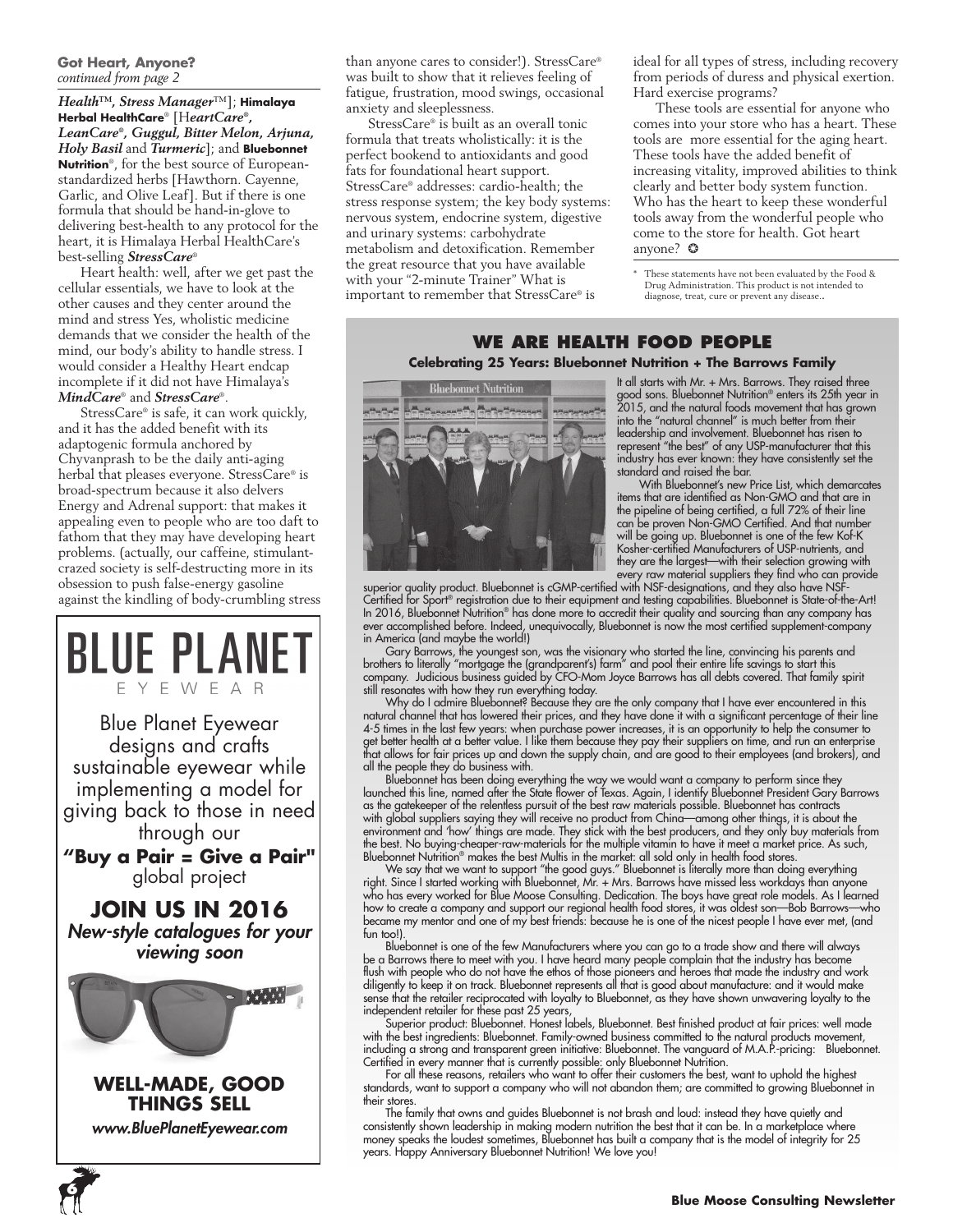#### **Truce** *continued from page 1*

But, something was missing. I did not feel like I had finished the action appropriately. To bring about good, I had to solve this illness.

I looked around for answers. I went to the bookstore. There, I spied a book that I had heard about on a Tedtalk, and I captured it. I would suggest that you read this 70-page book and stock it in your store. I had some faith in the future of healthcare restored after I read "The Laws of Medicine," by Siddhartha Mukherjee [TedBooks. Simon & Schuster, NY. 2015].

The movement towards peace between warring sentiments is so easily achieved once the sides see the humanity in the other. What maybe is missing in the relationships between doctor and patient is the willingness for the doctor to know how flawed the healer is. It is in most cases this humility that makes the best healers.

While one of the biggest flaws of big medicine today is its lack of humility, it is also counterproductive to lump all closedminded MDs and university-researchers and science writers and the meta-analysis bookies into one clump, and say they represent the whole. The truth is that there are many medical diagnosers and drug-medicinemakers who are genuine, and openhearted and willing to confess that they are not flawless, and that their medicine is not to be treated with religious reverence. That healing is a shot in the dark; a lucky outcome. Something to give thanks for.

Dr. Mukherjee is at the top of his game. Author, Rhodes Scholar, Professor of Medicine at Columbia University and staff cancer physician. He also won the 2011 Pulitzer Prize in non-fiction for his book, "The Emperor of All Maladies: A Biography of Cancer." He seems kind, insightful, bright and honest. It is worthwhile to note that Siddhartha was not speaking to me: he was speaking to people who are invested in the modern medicine belief system. Yet, I gained much from what he said. 70 pages: read the book. I plan to read it 2-5 times.

I want solutions. In my lifetime, I would like to see complementary health care become what it needs to be. It is very clear to me that this quagmire will not be traversed until the power-players prove willing to moderate. I want to believe that The Monster may indeed be talked down! Statements like those made in "The Laws of Medicine" are a step in the correct direction. My olive branch is extended humbly.

What inspired me? I heard in his stories a confession that all of modern medicine is not flawless. That the practitioner is always guessing in laws of averages, and that intuition is a necessary tool in the healing process. That modern western medicine is historically only one step in its development from barbarism (like as recently as the 1920s), and that what were once defined as irrefutable truths not to be challenged proved in one lifetime to be wrong. [I note that

homeopathy actually is older than this very young and very brash modern scientific pursuit].

Now, I have heard that a basic premise of the scientific model is to always question the suppositions, but we all know and can see today that this is not the case. The aim is to create a supple and complacent patient willing to listen and be cured for/made-well/ kept alive. We live in a health system with a very strange power-structure that fears any challenge. That claims all science: that cannot accept its limitations. Those who question are tolerated, as they only get in the way.

There can never be patient health in this dialectic: these are not cross-word puzzles, they are people.

Anyway, there is great humanity, and many invaluable facts in his observations in this book. So, I am willing to request a truce.

Today, I listened to two programs. One was on the great promise of god-medicine: "Latest Advances in Gene Editing: the Possibilities and Risks." Stuff that scientists salivate over, as they "push the frontier" of what mankind can do. Gene-splicing: so cool, but as with everything, the potential for human error should be accounted for. The bluster is scary in the absolutism of what this new "science" is expecting to accomplish: we can cure sickle cell anemia within 2-3 years (next disease…..) There is nothing that can't be accomplished. Full-throttle forward in the name of science: may the most brazen have the laser.

Later, I took great interest in a basic training on "Fat Facts," and I humbly learned again how little I knew—and how much leading researchers were uncovering daily and how far educators had come in getting people informed about health and diet. I thought with admiration about the consistency of Nordic Naturals® and their Education Department as they learn the various messages to educate every mind in ways that they can understand the role fats play in their health, in tailoring a message based on science to assist people to affect optimal health (cellular allostasis) by what they eat.

Now that is good science.

I have nothing against gene splicing, but maybe it should take the 28 years that it took for fats to be considered good again to get its act together before those lasers start splicing the next 7 Generations. I am not some luddite when I speak with derision about genetically-modified foods, because I know that biodynamically-grown foods are bettertasting, with magnificent and superior nutritional profiles, and ecologically admirable. I am not closed-minded and inferior when I detest and speak against genetically-modified salmon, because I know that we can keep good food coming from the oceans –fish and beyond- by healing the waterworld of this planet, by enforcing proper fish management everywhere (through proper source labelling, among other things), and by switching the human palate from big fish to sardines and highlysustainable pelagic fish caught by monitored boats. GM Salmon is just arrogant, evil pollution.

We have yet to see the first Frankensteins come off the gene-splicing assembly line, but the IPO that will precede this mistake is certainly being fantasized and crafted by people with the money. Then, they will make a reality TV show out of the 'learning curve creature.'

Humans have so little connection to the natural world in today's society, and so they are blind to the majesty of nature. They have been acclimated to be more satisfied buying gunk in a plastic tube at a Walmart; learning the ropes of referrals, and responding to the calls and emails that their drugs are ready to pick up. Satisfied as their liver and kidneys get fried. Exercise is the gym, the court or the trail, and not gardening or stretching the mind to learn preventative healthcare or natural medicines. Appropriately complacent about their health, they watch as the Doctor Show moves on.

Truce. How to reach truth where there are clear black and white prejudices, and where the colors of the grays are all controlled by the lawyered-up class?

The book gave me hope. The training on Omega-3 nutrition gave me hope; the existence of the health food stores gives me hope.

When we can teach people that modern medicine truly involves nutrients that already exist within the body; nutrients that are essential for healthy life and optimal health, then we will have broken through the closedmindedness that began with the discovery of penicillin. We will open the floodgates to complementary medicine. Thank you for keeping your doors open to this mission.

Nurses give me hope. They are so geared for service. They lack the ego of the Doctor. (how did that couple ever get together: talk about opposites!). Nurses are willing to learn, and they want efficiency for the best healing outcome.

They do not shut off when someone mentions probiotics or Omega-3s or antioxidants or adaptogenic herbs or natural anti-microbials. They consider the renaissance of modern naturopathy as something to be embraced, investigated and developed. They encourage complementary healthcare. And they know more than anyone that the doctors are trained to be selfassured and assertive, and to try not to listen to differing views. Sounds like our politicians.

Pay attention to the nurses that come into your store, and get to know them. They are almost always extremely excited about Dr. Ohhira's Probiotics and Nordic Naturals® higher potency, natural triglyceride products. And St. Johnswort and Calendula, and Albizzia and Rhodiola. Show them the evidence behind the Care line from Himalaya. Suggest that they bookmark www. omega-research.com. Tell the story of how JUVO was created when an oncologist noted *continued on page 8*

![](_page_6_Picture_25.jpeg)